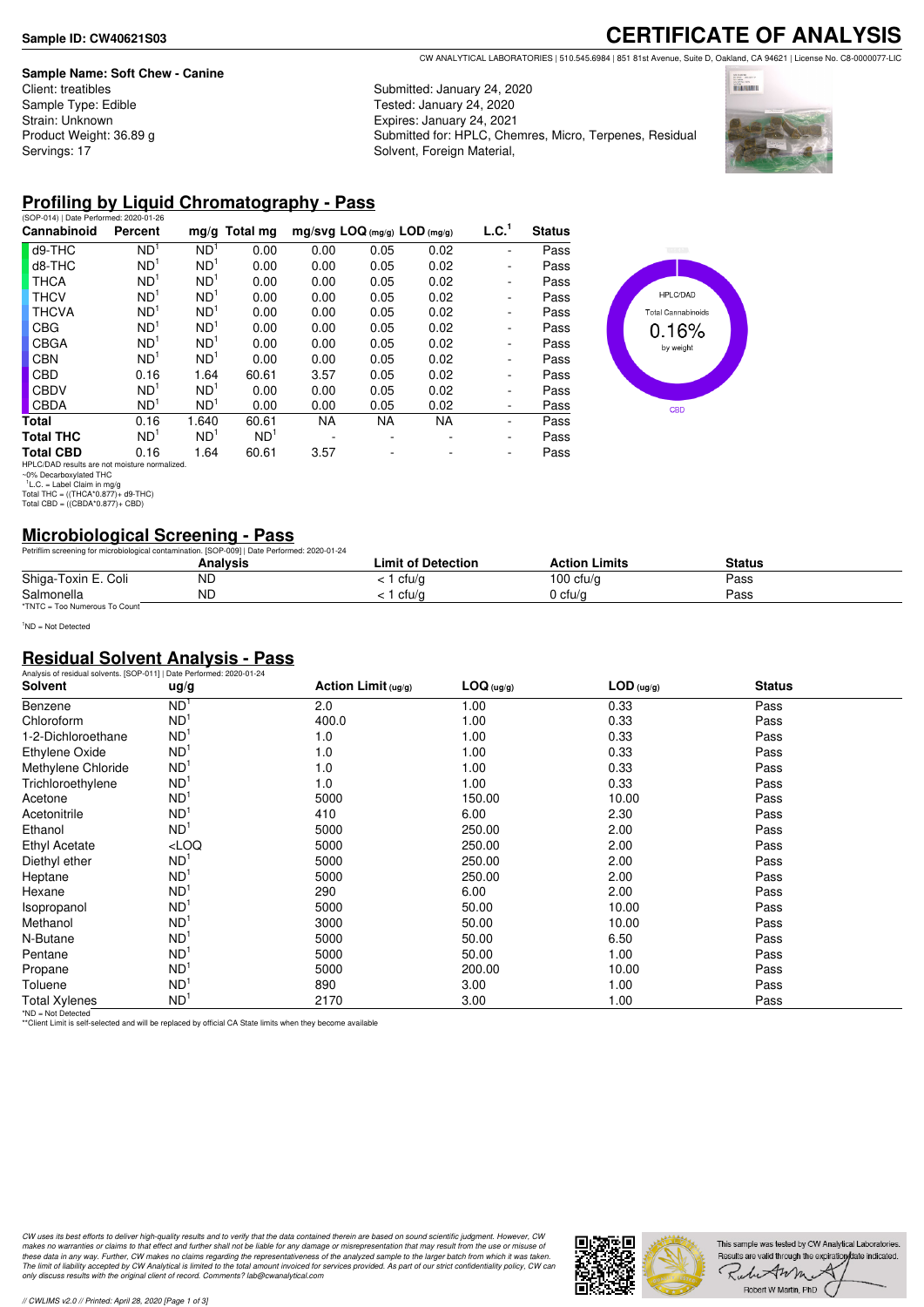**Sample Name: Soft Chew - Canine** Client: treatibles Sample Type: Edible Strain: Unknown Product Weight: 36.89 g Servings: 17

**CERTIFICATE OF ANALYSIS** CW ANALYTICAL LABORATORIES | 510.545.6984 | 851 81st Avenue, Suite D, Oakland, CA 94621 | License No. C8-0000077-LIC

Submitted: January 24, 2020 Tested: January 24, 2020 Expires: January 24, 2021 Submitted for: HPLC, Chemres, Micro, Terpenes, Residual Solvent, Foreign Material,



# **Chemical Residue Screening - Pass**

|                     |                 | Targeted analysis of chemical residues. [SOP-017]   Date Performed: 2020-01-26<br>LOG (ug/g) LOD (ug/g) Action |      |                         |               |                    |                 | $LOG (uq/q)$ LOD $(uq/q)$ Action |      |                 |               |
|---------------------|-----------------|----------------------------------------------------------------------------------------------------------------|------|-------------------------|---------------|--------------------|-----------------|----------------------------------|------|-----------------|---------------|
|                     | ug/g            |                                                                                                                |      | Limit <sub>(ug/g)</sub> | <b>Status</b> |                    | ug/g            |                                  |      | Limit $( uq/q)$ | <b>Status</b> |
| Abamectin           | N <sub>D</sub>  | 0.04                                                                                                           | 0.02 | 0.5                     | Pass          | Fludioxonil        | ND <sup>1</sup> | 0.08                             | 0.04 | 30.00           | Pass          |
| Acephate            | ND <sup>1</sup> | 0.08                                                                                                           | 0.04 | 0.4                     | Pass          | Hexythiazox        | ND <sup>1</sup> | 0.04                             | 0.02 | 1               | Pass          |
| Acequinocyl         | ND <sup>1</sup> | 0.04                                                                                                           | 0.02 | $\overline{2}$          | Pass          | Imazalil           | ND <sup>1</sup> | 0.04                             | 0.02 | 0.2             | Pass          |
| Acetamiprid         | ND <sup>1</sup> | 0.02                                                                                                           | 0.01 | 0.2                     | Pass          | Imidacloprid       | ND <sup>1</sup> | 0.10                             | 0.04 | 0.4             | Pass          |
| Aldicarb            | ND <sup>1</sup> | 0.04                                                                                                           | 0.02 | 0.00                    | Pass          | Kresoxim-methyl    | ND <sup>1</sup> | 0.10                             | 0.04 | 0.4             | Pass          |
| Azoxystrobin        | ND <sup>1</sup> | 0.02                                                                                                           | 0.01 | 0.2                     | Pass          | Malathion          | ND <sup>1</sup> | 0.04                             | 0.02 | 0.2             | Pass          |
| <b>Bifenazate</b>   | ND <sup>1</sup> | 0.02                                                                                                           | 0.01 | 0.2                     | Pass          | Metalaxyl          | ND <sup>1</sup> | 0.04                             | 0.02 | 0.2             | Pass          |
| <b>Bifenthrin</b>   | ND <sup>1</sup> | 0.08                                                                                                           | 0.04 | 0.2                     | Pass          | Methiocarb         | ND <sup>1</sup> | 0.04                             | 0.02 | 0.2             | Pass          |
| <b>Boscalid</b>     | ND <sup>1</sup> | 0.04                                                                                                           | 0.02 | 0.4                     | Pass          | Methomyl           | ND <sup>1</sup> | 0.08                             | 0.04 | 0.10            | Pass          |
| Captan              | ND <sup>1</sup> | 0.04                                                                                                           | 0.02 | 5.00                    | Pass          | Mevinphos          | ND <sup>1</sup> | 0.08                             | 0.04 | 0.00            | Pass          |
| Carbaryl            | ND <sup>1</sup> | 0.04                                                                                                           | 0.02 | 0.2                     | Pass          | Myclobutanil       | ND <sup>1</sup> | 0.10                             | 0.04 | 0.2             | Pass          |
| Carbofuran          | ND <sup>1</sup> | 0.04                                                                                                           | 0.02 | 0.2                     | Pass          | Naled              | ND <sup>1</sup> | 0.02                             | 0.01 | 0.50            | Pass          |
| Chlorantraniliprole | ND <sup>1</sup> | 0.08                                                                                                           | 0.04 | 0.2                     | Pass          | Oxamyl             | ND <sup>1</sup> | 0.04                             | 0.02 | 0.20            | Pass          |
| Chlordane           | ND <sup>1</sup> | 0.10                                                                                                           | 0.04 | 0.00                    | Pass          | Paclobutrazol      | ND <sup>1</sup> | 0.04                             | 0.02 | 0.4             | Pass          |
| Chlorfenapyr        | ND <sup>1</sup> | 0.10                                                                                                           | 0.04 | 0.00                    | Pass          | Parathion methyl   | ND <sup>1</sup> | 0.04                             | 0.02 | 0.00            | Pass          |
| Chlorpyrifos        | ND <sup>1</sup> | 0.08                                                                                                           | 0.04 | 0.2                     | Pass          | <b>PCNB</b>        | ND <sup>1</sup> | 0.02                             | 0.01 | 0.20            | Pass          |
| Clofentezine        | ND <sup>1</sup> | 0.02                                                                                                           | 0.01 | 0.2                     | Pass          | Permethrin         | ND <sup>1</sup> | 0.10                             | 0.04 | 0.2             | Pass          |
| Coumaphos           | ND <sup>1</sup> | 0.04                                                                                                           | 0.02 | 0.00                    | Pass          | Phosmet            | ND <sup>1</sup> | 0.04                             | 0.02 | 0.2             | Pass          |
| Cyfluthrin          | ND <sup>1</sup> | 0.10                                                                                                           | 0.04 | 1.00                    | Pass          | Piperonyl butoxide | ND <sup>1</sup> | 0.10                             | 0.04 | $\overline{c}$  | Pass          |
| Cypermethrin        | ND <sup>1</sup> | 0.10                                                                                                           | 0.04 | 1.00                    | Pass          | Prallethrin        | ND <sup>1</sup> | 0.10                             | 0.04 | 0.2             | Pass          |
| Daminozide          | ND <sup>1</sup> | 0.08                                                                                                           | 0.04 | 1.                      | Pass          | Propiconazole      | ND <sup>1</sup> | 0.08                             | 0.04 | 0.4             | Pass          |
| Diazinon            | ND <sup>1</sup> | 0.02                                                                                                           | 0.01 | 0.2                     | Pass          | Propoxur           | ND <sup>1</sup> | 0.02                             | 0.01 | 0.2             | Pass          |
| <b>Dichlorvos</b>   | ND <sup>1</sup> | 0.01                                                                                                           | 0.01 | 1.                      | Pass          | Pyrethrin          | ND <sup>1</sup> | 0.04                             | 0.01 | 1               | Pass          |
| Dimethoate          | ND <sup>1</sup> | 0.04                                                                                                           | 0.02 | 0.2                     | Pass          | Pyridaben          | ND <sup>1</sup> | 0.04                             | 0.02 | 0.2             | Pass          |
| Dimethomorph        | ND <sup>1</sup> | 0.04                                                                                                           | 0.02 | 20.00                   | Pass          | Spinetoram         | ND <sup>1</sup> | 0.08                             | 0.04 | 3.00            | Pass          |
| Ethoprophos         | ND <sup>1</sup> | 0.02                                                                                                           | 0.01 | 0.2                     | Pass          | Spinosad           | ND <sup>1</sup> | 0.04                             | 0.02 | 3.00            | Pass          |
| Etofenprox          | ND <sup>1</sup> | 0.04                                                                                                           | 0.02 | 0.4                     | Pass          | Spiromesifen       | ND <sup>1</sup> | 0.08                             | 0.04 | 0.2             | Pass          |
| Etoxazole           | ND <sup>1</sup> | 0.04                                                                                                           | 0.02 | 0.2                     | Pass          | Spirotetramat      | ND <sup>1</sup> | 0.04                             | 0.02 | 0.2             | Pass          |
| Fenhexamid          | ND <sup>1</sup> | 0.08                                                                                                           | 0.04 | 10.00                   | Pass          | Spiroxamine        | ND <sup>1</sup> | 0.04                             | 0.02 | 0.4             | Pass          |
| Fenoxycarb          | ND <sup>1</sup> | 0.04                                                                                                           | 0.02 | 0.2                     | Pass          | Tebuconazole       | ND <sup>1</sup> | 0.08                             | 0.04 | 0.4             | Pass          |
| Fenpyroximate       | ND <sup>1</sup> | 0.08                                                                                                           | 0.04 | 0.4                     | Pass          | Thiacloprid        | ND <sup>1</sup> | 0.04                             | 0.02 | 0.2             | Pass          |
| Fipronil            | ND <sup>1</sup> | 0.08                                                                                                           | 0.04 | 0.00                    | Pass          | Thiamethoxam       | ND <sup>1</sup> | 0.04                             | 0.02 | 0.2             | Pass          |
| Flonicamid          | ND <sup>1</sup> | 0.04                                                                                                           | 0.02 | 0.20                    | Pass          | Trifloxystrobin    | ND <sup>1</sup> | 0.01                             | 0.01 | 0.2             | Pass          |

\*ND = Not Detected NT = Not Tested

### **Heavy Metals Profiling - Pass**

| Analysis of Heavy Metals. [SOP-012]   Date Performed: 2020-01-27 |                                                                                  |           |                               |                       |               |  |
|------------------------------------------------------------------|----------------------------------------------------------------------------------|-----------|-------------------------------|-----------------------|---------------|--|
|                                                                  | $\frac{u}{g}$                                                                    | LOG(ug/g) | $\mathsf{LOD}(\mathsf{ug/g})$ | Action Limit $(uq/q)$ | <b>Status</b> |  |
| Cadmium                                                          | <loq< td=""><td>0.04</td><td>0.01</td><td>0.5</td><td>Pass</td><td></td></loq<>  | 0.04      | 0.01                          | 0.5                   | Pass          |  |
| Lead                                                             | $<$ LOQ                                                                          | 0.04      | 0.01                          | 0.5                   | Pass          |  |
| Arsenic                                                          | <loq< td=""><td>0.07</td><td>0.02</td><td>5. ا</td><td>Pass</td><td></td></loq<> | 0.07      | 0.02                          | 5. ا                  | Pass          |  |
| Mercurv                                                          | ND <sup>1</sup>                                                                  | 0.05      | 0.02                          | 3.0                   | Pass          |  |
| <sup>1</sup> ND = Not Detected                                   |                                                                                  |           |                               |                       |               |  |

#### **Water Activity -**

is to determine water activity | Date Performed:

### **Foreign Material Analysis - Pass**

| Analysis to determine whether foreign material is present   Date Performed: 2020-01-24         |        |
|------------------------------------------------------------------------------------------------|--------|
| <b>Analysis</b>                                                                                | Status |
| Product within<br>n acceptable limits for all foreign i<br>⊪material<br><sup>i</sup> criteria. | □ass   |
|                                                                                                |        |

CW uses its best efforts to deliver high-quality results and to verify that the data contained therein are based on sound scientific judgment. However, CW<br>makes no warranties or claims to that effect and further shall not *only discuss results with the original client of record. Comments? lab@cwanalytical.com*



Action Limit (Aw) Status